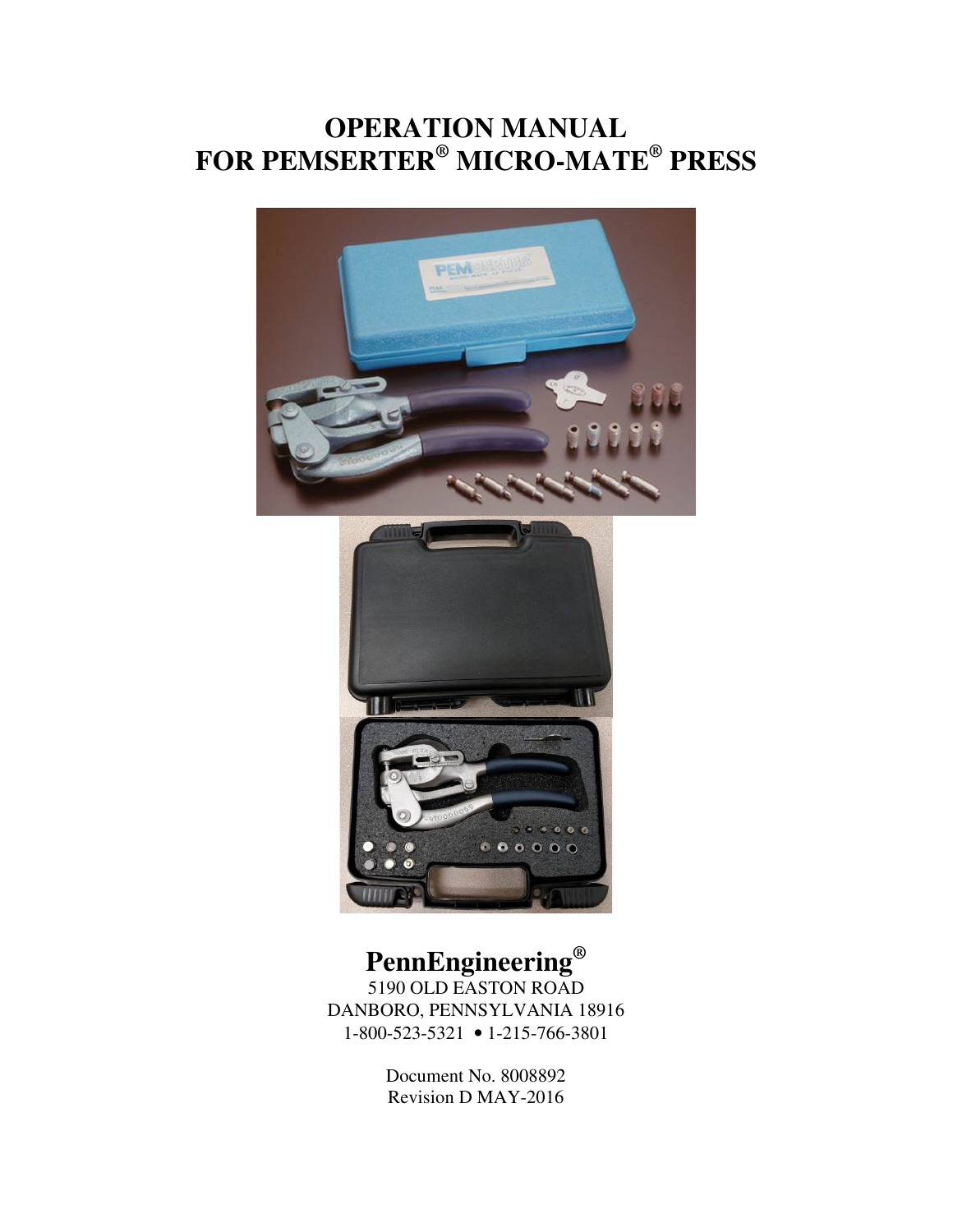

# **Read Manual Before Operating Press!**

## **FOREWORD**

Thank you for purchasing a PEMSERTER<sup>®</sup> MICRO-MATE<sup>®</sup> PRESS. With the proper care and maintenance, your press will install fasteners safely, quickly and with consistent quality.

The PRESS is covered with a one (1) year warranty.

Should any questions or problems arise concerning your MICRO-MATE® PRESS contact PennEngineering<sup>®</sup>. The toll free number is 800-523-5321 (in North America) or 215-766-8853.

Set-up, Training and Repair Service is available to you as long as you are the owner of the press. Free telephone instruction and service are also available for the lifetime of your press by calling the PennEngineering® Service Department.

#### **SHIPPING DAMAGE**

The PEMSERTER<sup>®</sup> MICRO-MATE<sup>®</sup> press has been shipped to you packaged to withstand normal handling during transit. Upon receipt, the unit should be checked for any damage that may have occurred during shipment due to improper handling. Should any damage be found, immediately notify the PennEngineering<sup>®</sup> Service Department.

## **PEMSERTER® MICRO-MATE® HAND TOOL**

The PEMSERTER<sup>®</sup> MICRO-MATE<sup>®</sup> press is shipped ready to operate and complete with the standard tooling accessories.

- **Metric** press kit *(P/N 981820001)* contains one hand tool, one flat punch, seven punches and dies, one punch adapter bushing, one edge-depth guide, five fastener anvils to install nuts (S, CLS and CLA) ranging from M2 thru M5 thread sizes.
- **Unified** press kit *(P/N 981820000)* contains one hand tool, one flat punch, seven punches and dies, one punch adapter bushing, one edge-depth guide, five fastener anvils to install nuts (S, CLS and CLA) ranging from #2-56 thru #10-32 thread sizes.

#### **SPECIFICATIONS:**

|   | Reference | <b>Inches</b> | <b>Centimeters</b> |
|---|-----------|---------------|--------------------|
|   | A         | 8.25          | 20.95              |
| Е | B         | 3.75          | 9.68               |
| в | C         | 1.75          | 4.45               |
|   |           | .437          | 1.11               |
|   | E         | .312          | .792               |
|   |           | .281          | .714               |
| G | G         | 1.406         | 3.57               |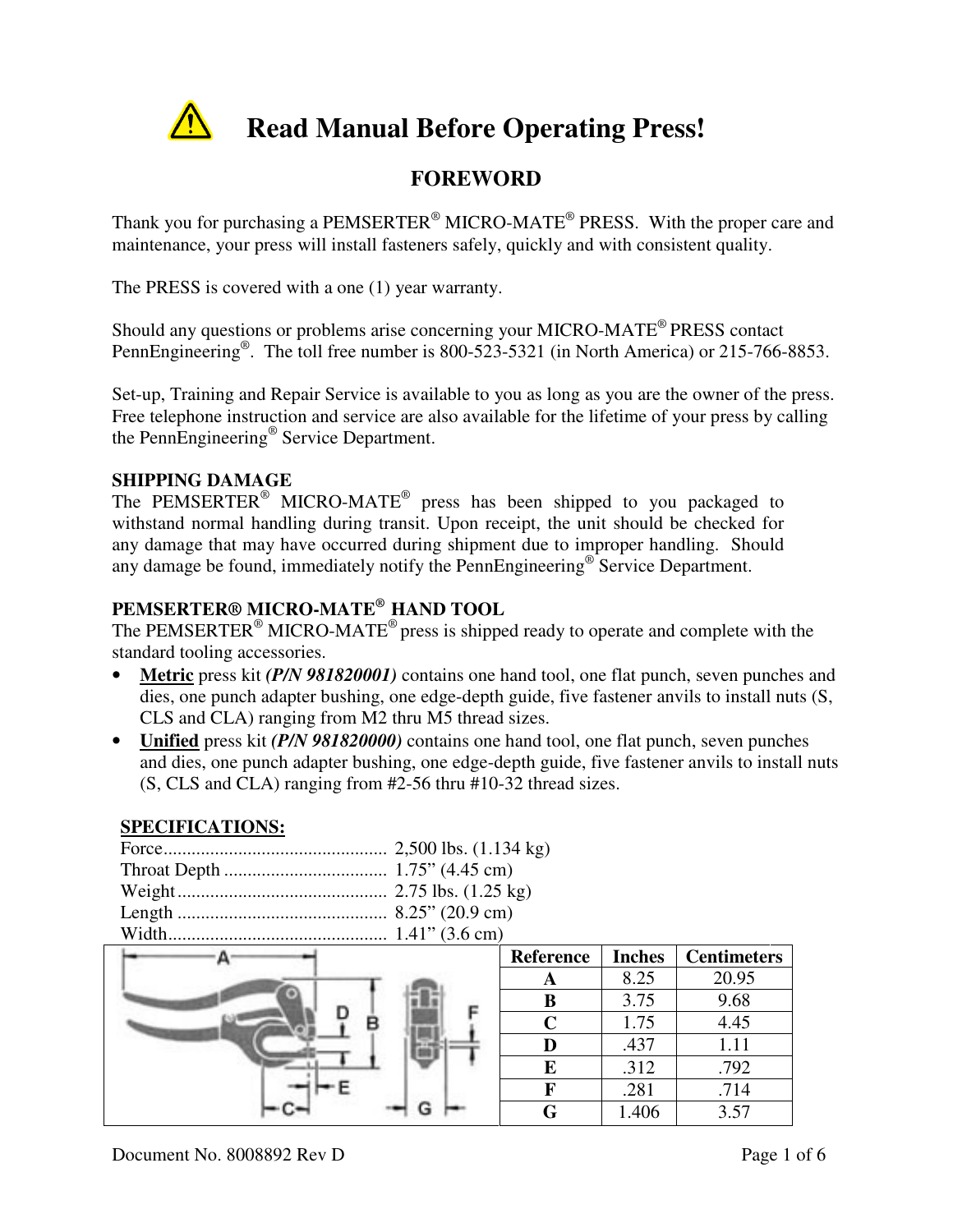#### **Please read and follow the safety precautions listed below.**

# **SAFETY PRECAUTIONS**

- ♦ Always use safety goggles when operating or maintaining the press.
- ♦ Do not use chipped, cracked or damaged accessories and tools.
- ♦ Keep body parts away from moving parts.
- ♦ Never wear jewelry, loose clothing or anything that could get caught in press.
- ♦ If a new user is operating the press, be sure these instructions are readily available.
- ♦ Do not use the press in any way other than for its intended purposes.
- Do not modify the press.



**CAUTION:** The hand punch/press is a hand tool developing over one ton pressure. **Tool capacity is 2,500 lbs. (1.134 kg). Do not use a vise, handle cheater bars or other devices to operate the tool. Failure to comply may result in tool damage or personal injury.** 

## **WARRANTY**

PennEngineering<sup>®</sup> warrants that this product, when correctly used according to directions and under normal operating conditions, will be free from defects in material and workmanship for a period of one (1) year from the date of purchase.

This warranty shall not apply to any product which has been altered, changed or repaired, normal maintenance excluded, except as authorized by PennEngineering®. This warranty shall not apply to any product that has been subject to misuse, negligence or accident.

The purchaser's exclusive and sole remedy shall be limited to repair, modification or replacement at the discretion of PennEngineering® . In no event shall PennEngineering® be liable for the cost of any indirect or consequential damage. In no case shall PennEngineering<sup>®</sup> liability exceed the purchase price of the product.

This warranty is exclusive and in lieu of all other warranties. No oral or written information by PennEngineering<sup>®</sup>, its employees, representatives, distributors or agents shall increase the scope of the above warranty or create any new warranty.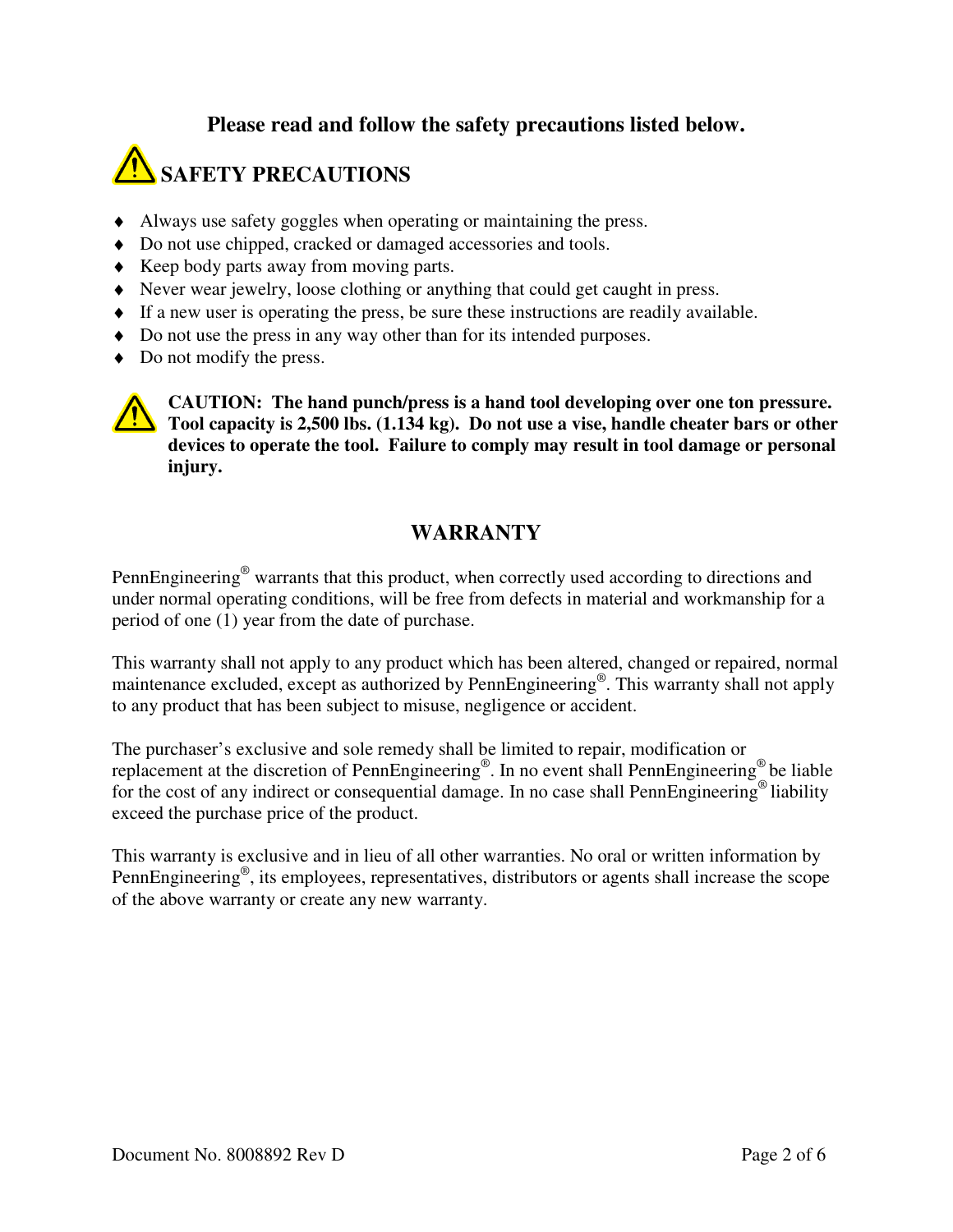## **TOOL OPERATON**

• To remove upper anvil or hole punch, remove knurled screw from the eccentric arm. Use key provided to remove the screw on the eccentric arm.





• Pull upper handle assembly back to release anvil or hole punch from the eccentric arm slot.



• Lift anvil or hole punch from guide hole and insert new anvil or hole punch.

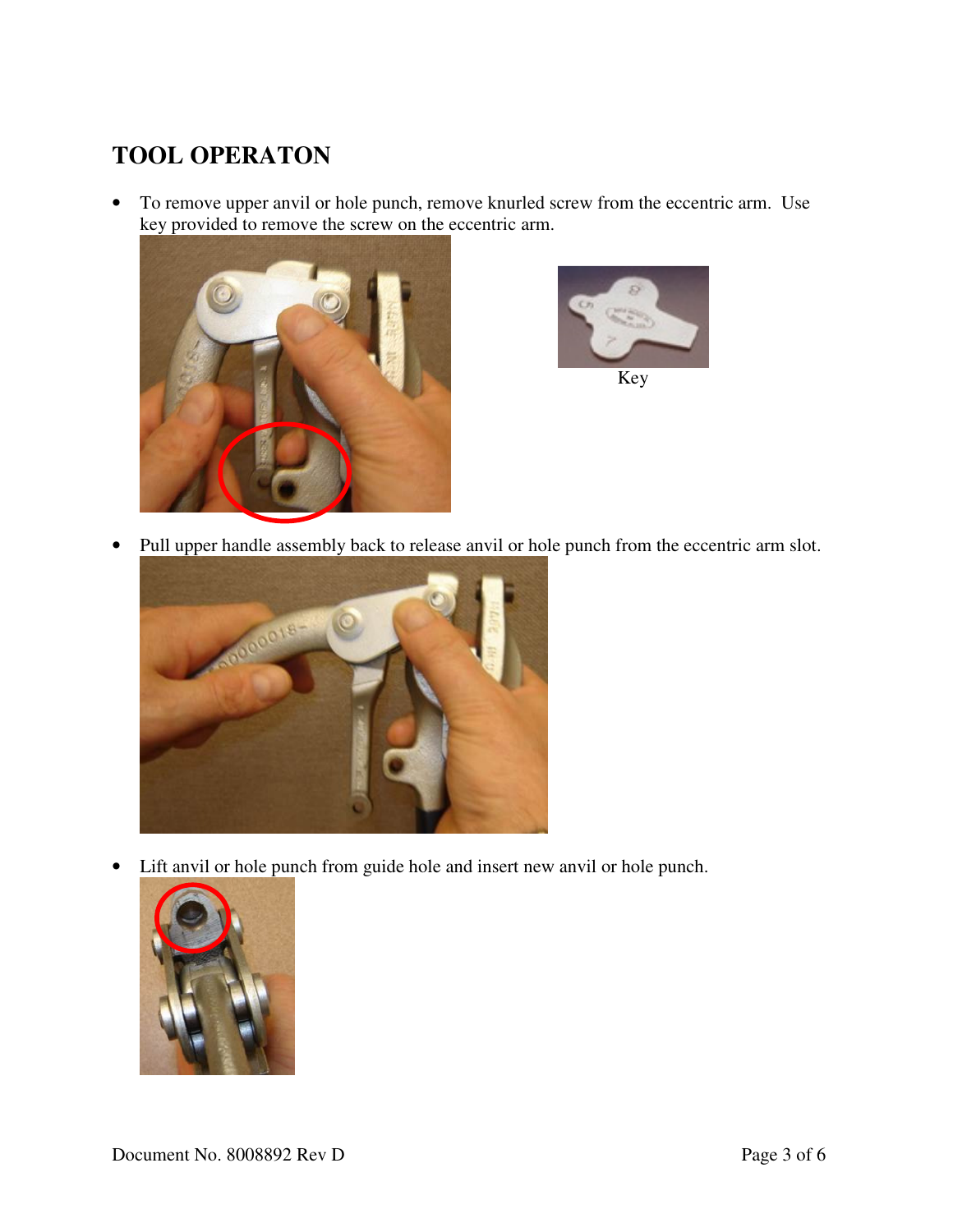• Reverse above procedure to install new anvil/hole punch. Align the groove in the tool as shown in picture



- NOTE: When using hole punches it is necessary to insert adapter guide bushing. (Remove guide bushing to use upper anvil.)
- Lower anvils and dies are threaded into lower handle.



- When installing self-clinch fasteners, set anvil high enough to properly "set" self-clinching hardware.
- When punching holes, set dies high enough so punch can remove slug from material being punched.

**CAUTION: The hand punch/press is a hand tool developing over one ton pressure. Tool capacity is 2,500 lbs. (1.134 kg). Do not use a vise, handle cheater bars or other devices to operate the tool. Failure to comply may result in tool damage or personal injury.**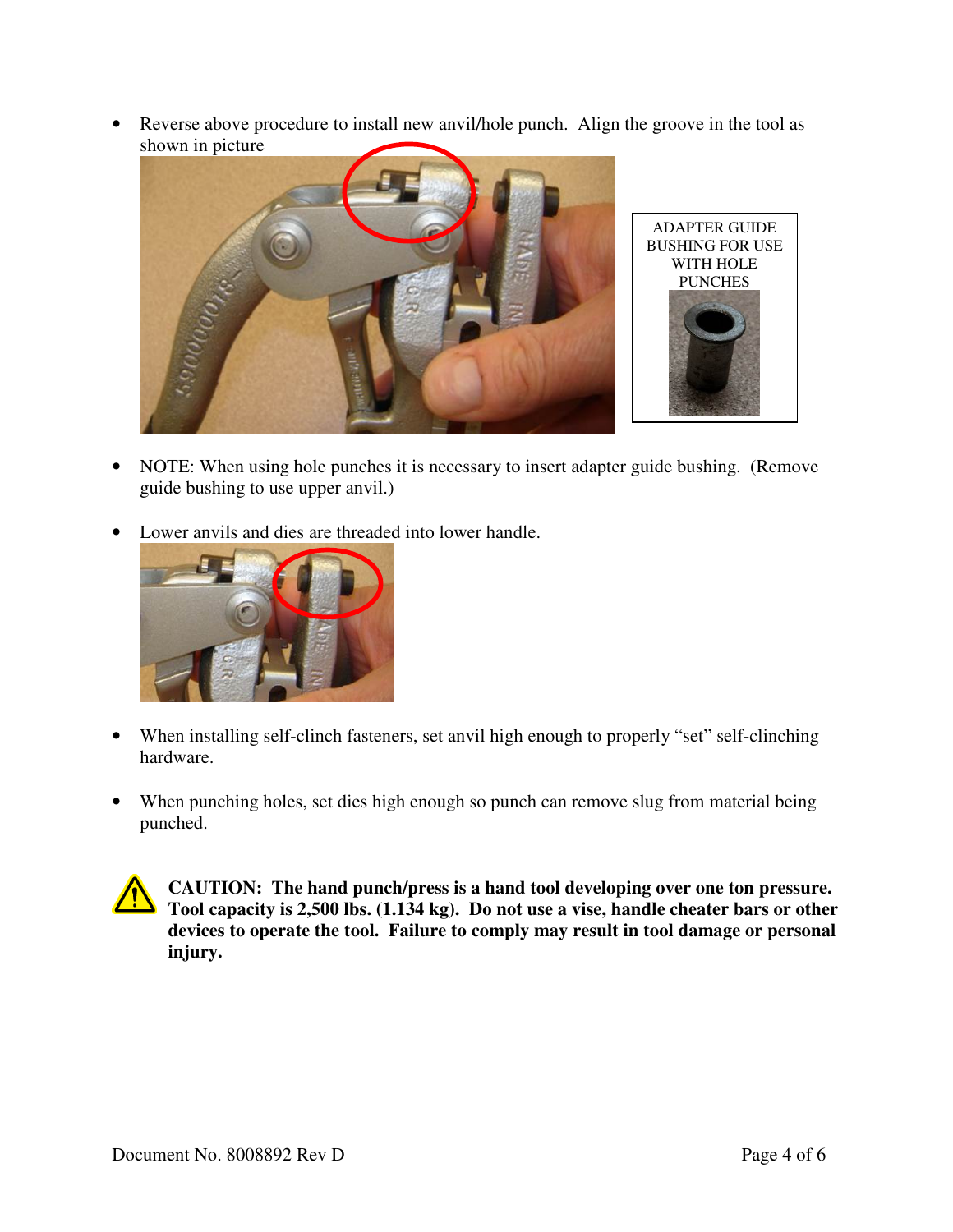## **TOOLING:**



Lower anvils are classified into groups  $(A,B,C,D \& E)$  for installation of corresponding fasteners. The types listed are  $\overline{PEM}^{\otimes}$  self-clinching nuts. All types and sizes listed below can be installed in 5052-H32 aluminum. For installation in steel, some of the larger sizes may have been omitted depending on recommended installation pressure.

Upper anvil is manufactured with 1-1/2° relief to compensate for initial "spring back" of tool frame. Be sure to install upper anvil with identification mark "F" to front of tool!

| TOOTS BLOTIGER WITH THE INTE                                                 |                     |                        |                      |                       |
|------------------------------------------------------------------------------|---------------------|------------------------|----------------------|-----------------------|
| Tooling for PEM Fastener Types: S, SS, CLS, CLA, CL, CLL/ KF2 KFS2 - Group A |                     |                        |                      |                       |
| <b>PennEngineering P/N Description</b>                                       |                     | <b>Fastener Size</b>   | C'bore Dia           | <b>Identification</b> |
| 981835010                                                                    | <b>PUNCH - FLAT</b> | <b>IN/A</b>            | N/A                  | N/A                   |
| 981835014                                                                    | <b>ANVIL</b>        | 256/M2,348/M2.5,440/M3 | 0.261"               | A261 or A4            |
| 981835013                                                                    | <b>ANVIL</b>        | 632/M3.5               | 0.285"               | A6                    |
| 981835012                                                                    | <b>ANVIL</b>        | 832/M4                 | 0.323"               | A323 or A8            |
| 981835011                                                                    | <b>ANVIL</b>        | 032/M5                 | <b>Raised Center</b> | A10                   |

#### **Tools provided with the kit**